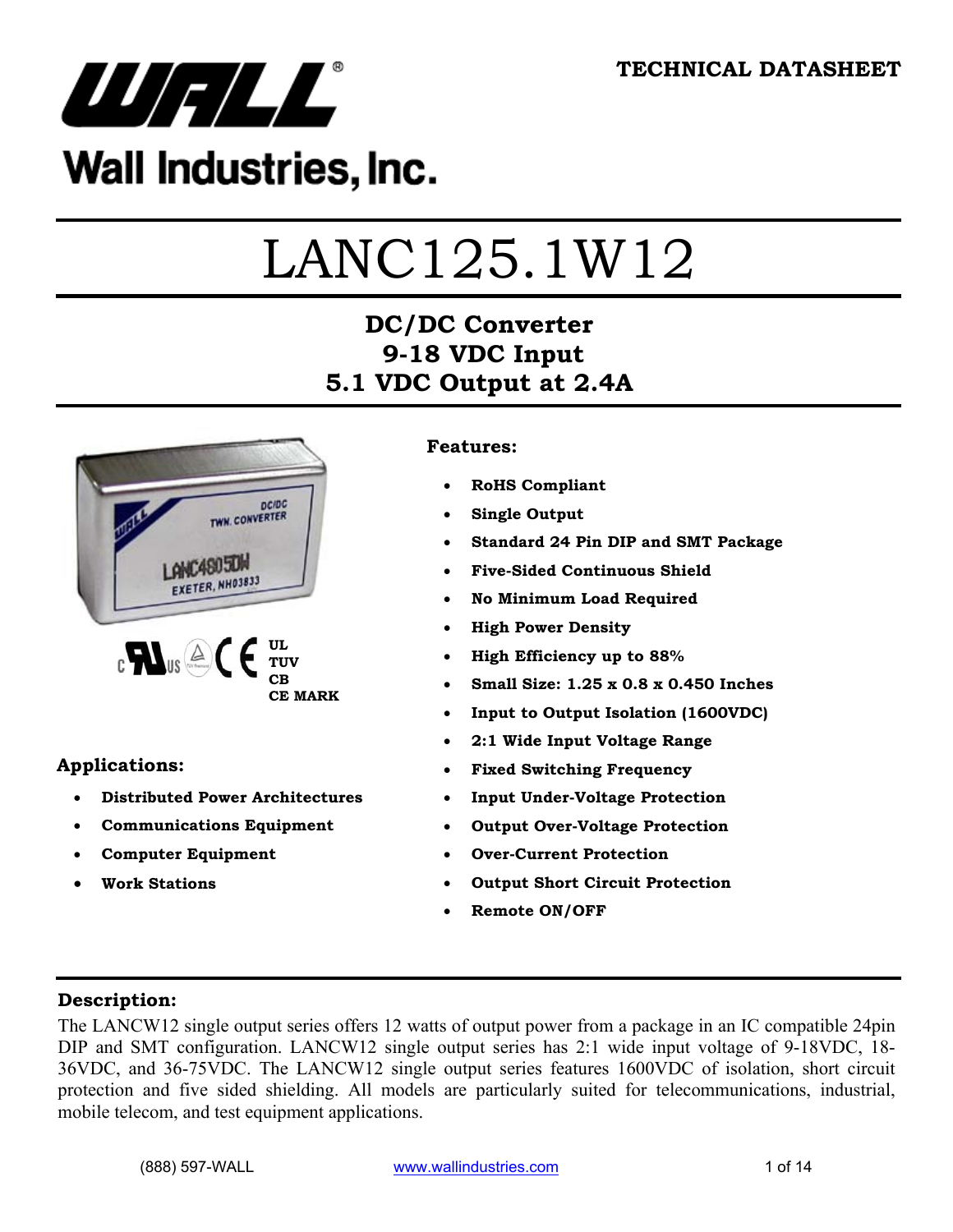

| <b>Technical Specifications</b>                           | Model No. LANC125.1W12                                                                                          |                |                                |            |                             |
|-----------------------------------------------------------|-----------------------------------------------------------------------------------------------------------------|----------------|--------------------------------|------------|-----------------------------|
|                                                           | All specifications are based on 25 °C, Nominal Input Voltage and Maximum Output Current unless otherwise noted. |                |                                |            |                             |
|                                                           | We reserve the right to change specifications based on technological advances.                                  |                |                                |            |                             |
| <b>SPECIFICATION</b>                                      | <b>Related condition</b>                                                                                        | Min            | <b>Nom</b>                     | <b>Max</b> | Unit                        |
| Switching Frequency                                       | Test at nominal Vin and full load                                                                               |                | 400                            |            | kHz                         |
| <b>INPUT</b> $(V_{in})$<br><b>Operating Voltage Range</b> |                                                                                                                 | 9              | 12                             | 18         | Vdc                         |
|                                                           |                                                                                                                 |                |                                | 20         |                             |
| Input Voltage (Continuous)                                |                                                                                                                 |                |                                |            | Vdc<br>Vdc                  |
| Input Voltage (Transient 100ms)<br>UVLO Turn-on Threshold |                                                                                                                 |                | 9                              | 36         | Vdc                         |
| UVLO Turn-off Threshold                                   |                                                                                                                 |                |                                |            | Vdc                         |
| <b>Input Standby Current</b>                              | Nominal Vin and No Load                                                                                         |                | 8<br>53                        |            | mA                          |
| Input Voltage Variation                                   | Complies with EST300 132 part 4.4                                                                               |                |                                | 5          | V/ms                        |
| <b>Input Current</b>                                      | Nominal Vin and Full Load                                                                                       |                |                                | 1244       | mA                          |
|                                                           | 5 to 20MHz, 12µH source impedance                                                                               |                |                                |            |                             |
| Reflected Ripple Current                                  | (See the Test Setup section - pg 8)                                                                             |                | 20                             |            | $mA_{pk-pk}$                |
|                                                           | Test at nominal Vin and full load                                                                               |                |                                |            |                             |
| <b>EFFICIENCY</b>                                         | (See the Test Setup section $-$ pg 8)                                                                           |                | 86                             |            | $\frac{0}{0}$               |
| <b>OUTPUT</b> $(V_0)$                                     |                                                                                                                 |                |                                |            |                             |
| <b>Operating Output Range</b>                             | Nominal Vin and Full Load                                                                                       | 5.0388         | 5.1                            | 5.1612     | Vdc                         |
| Load Regulation (DIP Type)                                | 0% to 100% Full Load                                                                                            | $-0.5$         |                                | $+0.5$     | $\%$                        |
| Load Regulation (SMT Type)                                | 0% to 100% Full Load                                                                                            | $-1.0$         |                                | $+1.0$     | $\%$                        |
| Line Regulation                                           | LL to HL at Full Load                                                                                           | $-0.2$         |                                | $+0.2$     | $\frac{0}{0}$               |
|                                                           | 5Hz to 20MHz bandwidth                                                                                          |                |                                |            |                             |
| Output Ripple & Noise                                     | (See the Test Setup section - pg 8)                                                                             |                |                                | 85         | $mV_{pk-pk}$                |
| <b>Output Current</b>                                     |                                                                                                                 | $\overline{0}$ |                                | 2.4        | A                           |
| Output Voltage Overshoot                                  | LL to HL at Full Load                                                                                           |                | $\boldsymbol{0}$               | 3          | % Vout                      |
| Over Voltage Protection                                   | Zener diode clamp                                                                                               |                | 6.2                            |            | Vdc                         |
| Over Current Protection                                   |                                                                                                                 |                | 150                            |            | $%$ FL                      |
| <b>Short Circuit Protection</b>                           |                                                                                                                 |                |                                |            |                             |
|                                                           | Test at nominal Vin                                                                                             |                | Continuous, automatic recovery |            |                             |
| <b>DYNAMIC LOAD RESPONSE</b><br>Peak Deviation            | Load step change from 75 to 100% or 100 to 75 % of FL                                                           |                | 200                            |            | mV                          |
| Setting Time (Vout $\leq 10\%$ peak deviation)            |                                                                                                                 |                | 250                            |            |                             |
|                                                           | The ON/OFF pin voltage is referenced to -Vin                                                                    |                |                                |            | $\mu s$                     |
| <b>REMOTE ON/OFF</b>                                      | (See the Remote ON/OFF Control section - pg 5)                                                                  |                |                                |            |                             |
| ON/OFF pin High Voltage (Remote ON)                       |                                                                                                                 | 3.0            |                                | 12         | Vdc                         |
| ON/OFF pin Low Voltage (Remote OFF)                       |                                                                                                                 | $\theta$       |                                | 1.2        | Vdc                         |
| ON/OFF pin Low Voltage, input current                     |                                                                                                                 |                |                                | 2.5        | mA                          |
| <b>START UP TIME</b>                                      | Test at nominal Vin and constant resistive load                                                                 |                |                                |            |                             |
| Power Up                                                  |                                                                                                                 |                | 450                            |            | ms                          |
| Remote ON/OFF                                             |                                                                                                                 |                | 5                              |            | ms                          |
| <b>ISOLATION</b>                                          |                                                                                                                 |                |                                |            |                             |
| Isolation Voltage (Input-Output)                          |                                                                                                                 | 1600           |                                |            | Vdc                         |
| Isolation Voltage (Output to Case-DIP Type)               |                                                                                                                 | 1600           |                                |            | Vdc                         |
| Isolation Voltage (Output to Case-SMT Type)               |                                                                                                                 | 1000           |                                |            | Vdc                         |
| Isolation Voltage (Input to Case - DIP Type)              |                                                                                                                 | 1600           |                                |            | Vdc                         |
| Isolation Voltage (Input to Case - SMT Type)              |                                                                                                                 | 1000           |                                |            | Vdc                         |
| <b>Isolation Resistance</b>                               |                                                                                                                 |                |                                |            | $G\Omega$                   |
| <b>Isolation Capacitance</b>                              |                                                                                                                 |                |                                | 1200       | pF                          |
| <b>ENVIRONMENTAL</b>                                      |                                                                                                                 |                |                                |            |                             |
| Operating Ambient Temperature (w/derating)                |                                                                                                                 | $-40$          |                                | 85         | $^{\circ}C$                 |
| <b>Operating Case Temperature</b>                         |                                                                                                                 |                |                                | 100        | $\rm ^{o}C$                 |
| Storage Temperature                                       |                                                                                                                 | $-55$          |                                | 105        | $^{\rm o}{\rm C}$           |
| Temperature Coefficient                                   |                                                                                                                 | $-0.02$        |                                | $+0.02$    | $\%$ / $^{\rm o}\textrm{C}$ |
| <b>MTBF</b>                                               | See the MTBF and Reliability section (pg 13)                                                                    |                |                                |            |                             |
| Bellcore TR-NWT-000332, $T_c$ =40°C                       |                                                                                                                 |                | 2,750,000                      |            | hours                       |
| MIL-STD-217F                                              |                                                                                                                 |                | 1,080,000                      |            | hours                       |
| <b>MECHANICAL</b>                                         |                                                                                                                 |                | See Figure 1                   |            |                             |
| Weight                                                    |                                                                                                                 |                | 18.0                           |            | grams                       |
| Dimensions                                                |                                                                                                                 |                | $1.25 \times 0.8 \times 0.450$ |            | inches                      |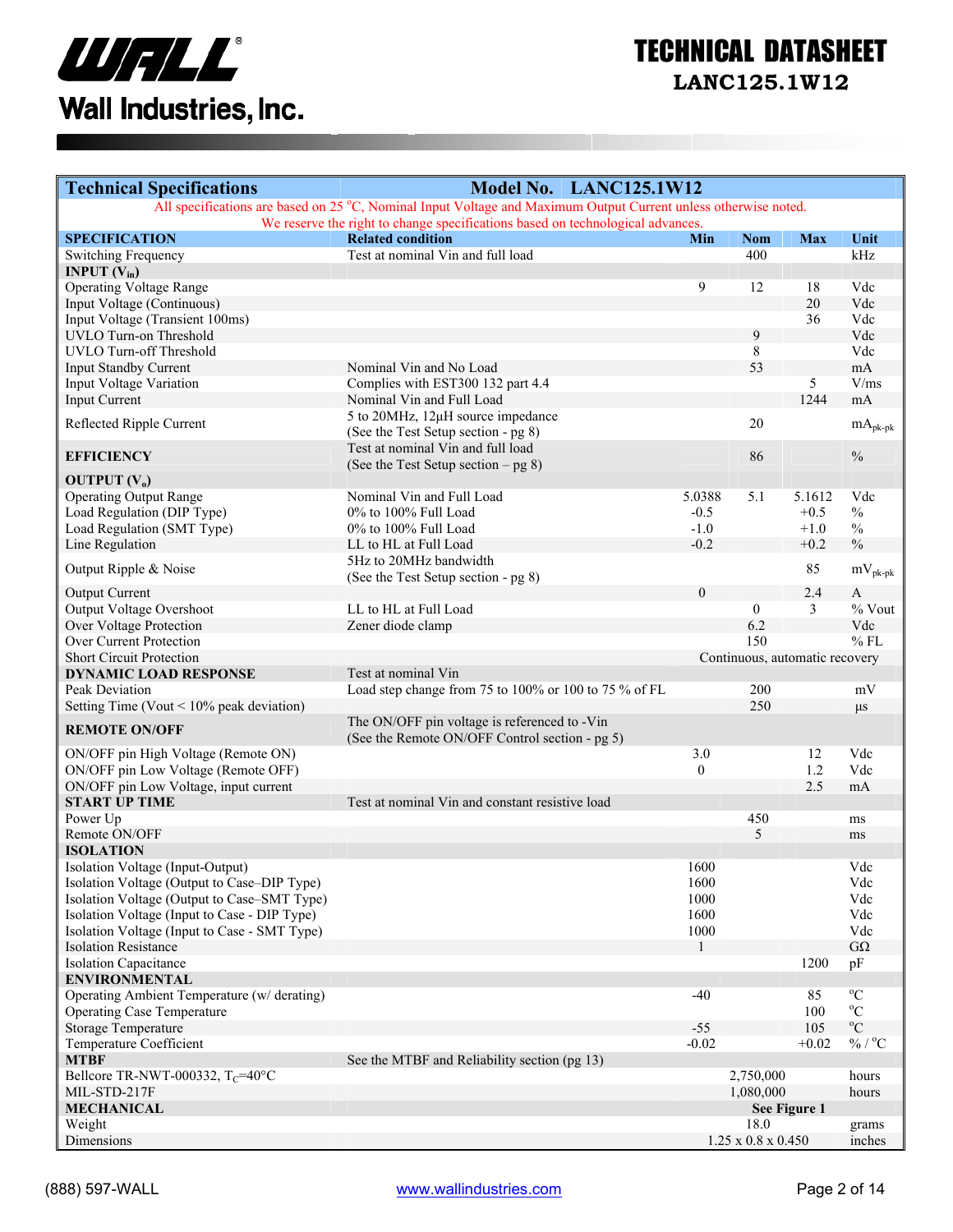

#### **Figure 1: Mechanical Dimensions**



Pin size is 0.02(0.5) Dia or 0.01 x 0.02 (0.25 x 0.50) Rectangular Pin

**Table 1**

| <b>Pin Connection</b> |               |     |               |
|-----------------------|---------------|-----|---------------|
| Pin                   | <b>Define</b> | Pin | <b>Define</b> |
|                       | <b>CTRL</b>   |     |               |
|                       | -Input        | 23  | +Input        |
|                       | -Input        | 22  | +Input        |
|                       |               |     |               |
|                       | <b>NC</b>     | 16  | -Output       |
|                       | <b>NC</b>     | 14  | +Output       |

1. **All dimensions are in Inches (mm)**  Tolerance: x.xx±0.02 (x.x±0.5) 2. Pin pitch tolerance ±0.014(0.35)





**Table 2**

| <b>Pin Connection</b> |               |               |               |
|-----------------------|---------------|---------------|---------------|
| Pin                   | <b>Define</b> | Pin           | <b>Define</b> |
|                       | <b>CTRL</b>   |               |               |
| 2                     | -Input        | 23            | +Input        |
| 3                     | -Input        | 22            | +Input        |
|                       |               |               |               |
| 9                     | NС            | 16            | -Output       |
| 11                    | <b>NC</b>     | 14            | +Output       |
| <b>Others</b>         | <b>NC</b>     | <b>Others</b> | <b>NC</b>     |

1. **All dimensions in Inches (mm)** 

Tolerance: x.xx±0.02 (x.x±0.5)

2. Pin pitch tolerance ±0.014(0.35)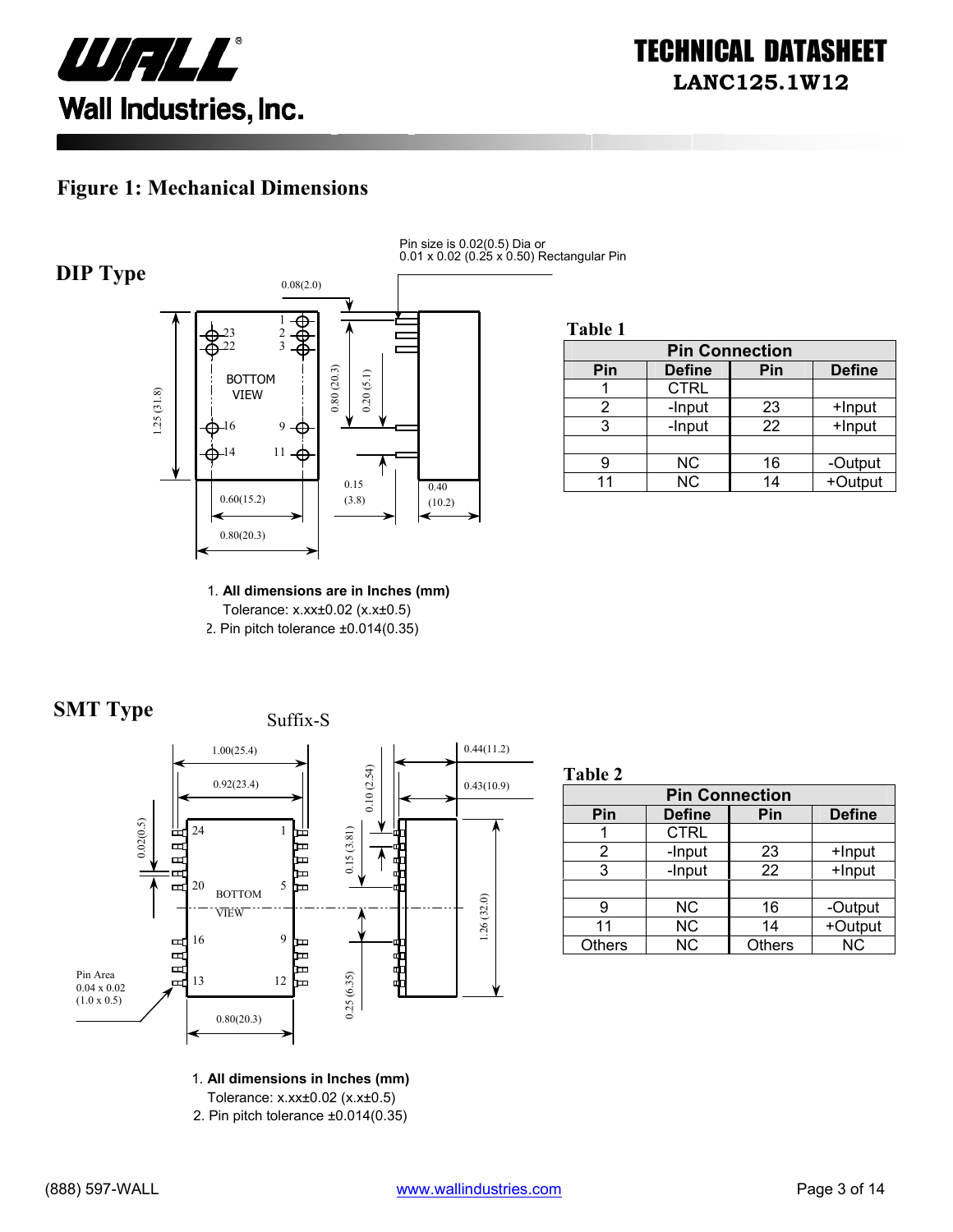

ECHNICAL DATASI **LANC125.1W12** 

#### **DESIGN CONSIDERATIONS:**

#### **Output Over Current Protection**

When excessive output currents occur in the system, circuit protection is required on all power supplies. Normally, overload current is maintained at approximately 150% of rated current for the LANCW12 single output series.

Fold back-mode is a method of operation in a power supply whose purpose is to protect the power supply from being damaged during an over-current fault condition. It also enables the power supply to operate normally when the fault is removed.

One of the problems resulting from over current is that excessive heat may be generated in power devices; especially MOSFET and Schottky diodes and the temperature of those devices may exceed their specified limits. A protection mechanism has to be used to prevent those power devices from being damaged.

The operation of fold back is as follows. When the current sense circuit sees an over-current event, the output voltage of the module will be decreased for low power dissipation and decrease the heat of the module.



#### **Output Over Voltage Protection**

The output over-voltage protection consists of an output Zener diode that monitors the voltage on the output terminals. If the voltage on the output terminals exceeds the over-voltage protection threshold, then the Zener diode clamps the output voltage.

#### **Input Source Impedance**

The power module should be connected to a low impedance input source. Highly inductive source impedance can affect the stability of the power module. Input external L-C filter is recommended to minimize input reflected ripple current. The inductor is simulated source impedance of 12µH and capacitor is Nippon chemi-con KZE series  $47\mu$ F/100V. The capacitor must as close as possible to the input terminals of the power module for lower impedance.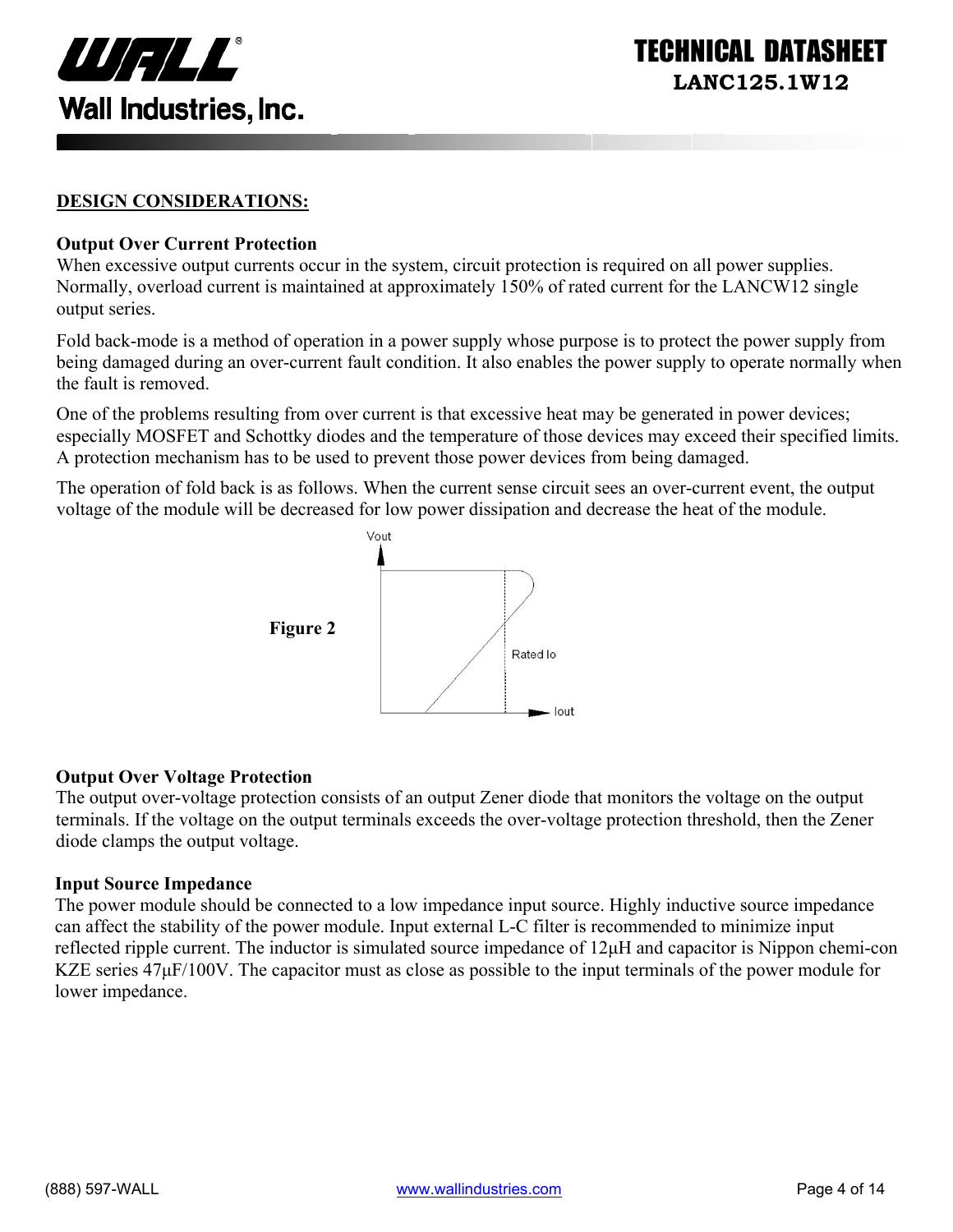

#### **Thermal Consideration**

The power module operates in a variety of thermal environments. However, sufficient cooling should be provided to help ensure reliable operation of the unit. Heat is removed by conduction, convention, and radiation to the surrounding environment. Proper cooling can be verified by measuring the point as the figure below. The temperature at this location should not exceed 105°C. When operating, adequate cooling must be provided to maintain the test point temperature at or below 105°C. Although the maximum point temperature of the power modules is 105°C, you can limit this temperature to a lower value for extremely high reliability.



#### **Remote ON/OFF Control**

The positive logic remote ON/OFF control circuit is included.

Turns the module ON during a logic High on the On/Off pin and turns OFF during a logic Low. The On/Off pin is an open collector/drain logic input signal (Von/off) that's referenced to GND. If not using the Remote On/Off feature, please open circuit between on/off pin and –input pin to turn the module on.

#### **Remote ON/OFF Implementation**



Level Control using TTL Output Level Control using Line Voltage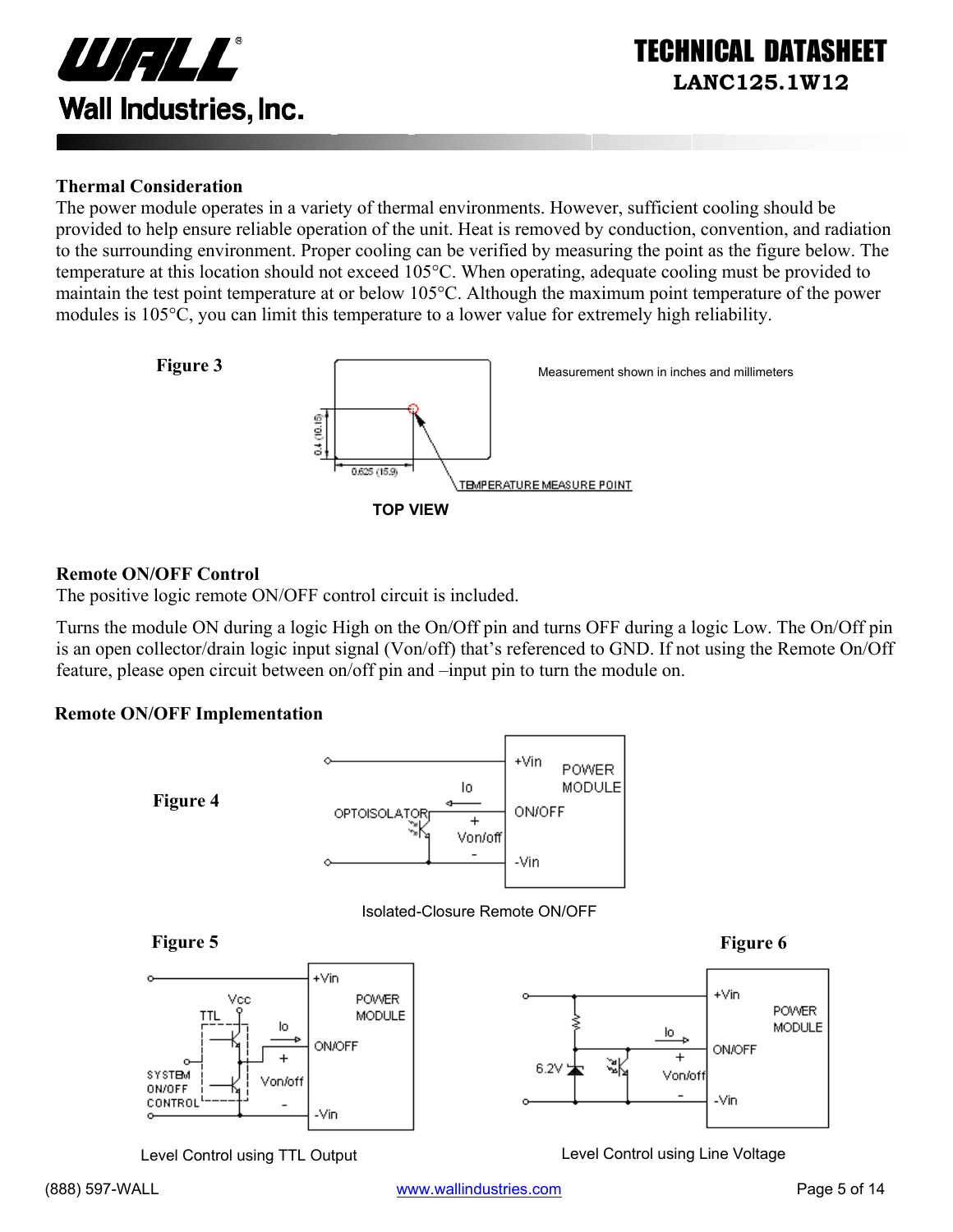



**Graph 3:** Output Power vs. Ambient Temperature & Airflow (Nominal Vin) **Graph 4:** Power Dissipation Vs. Output Current











**Graph 6:** Typical Output Ripple and Noise (Nominal Vin and Full Load)

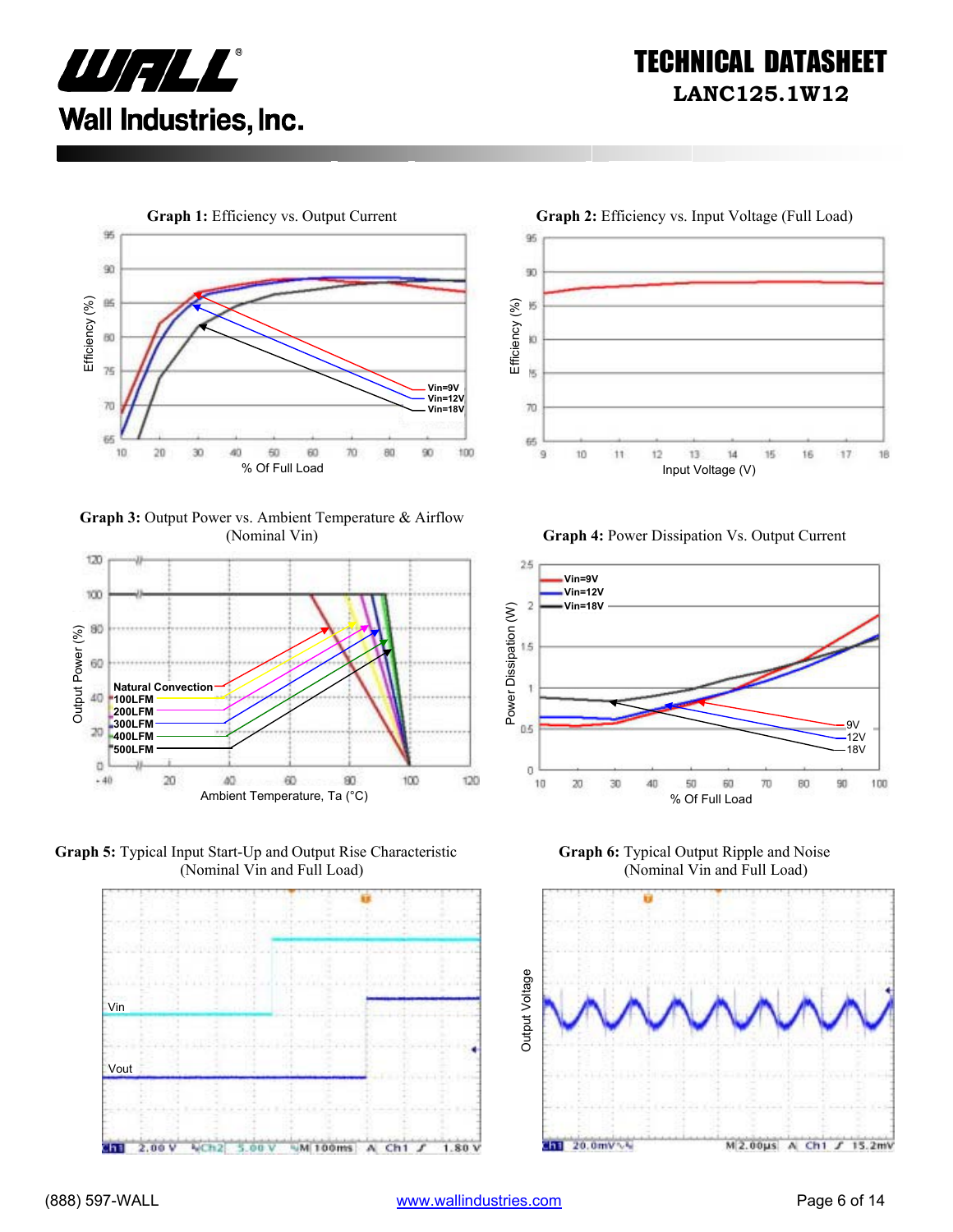



**Graph 7:** Using ON/OFF Voltage Start-Up and Vo Rise Characteristic (Nominal Vin and Full Load)

**Graph 8:** Transient Response to Dynamic Load Change from 100% to 75% to 100% of Full Load at Nominal Vin

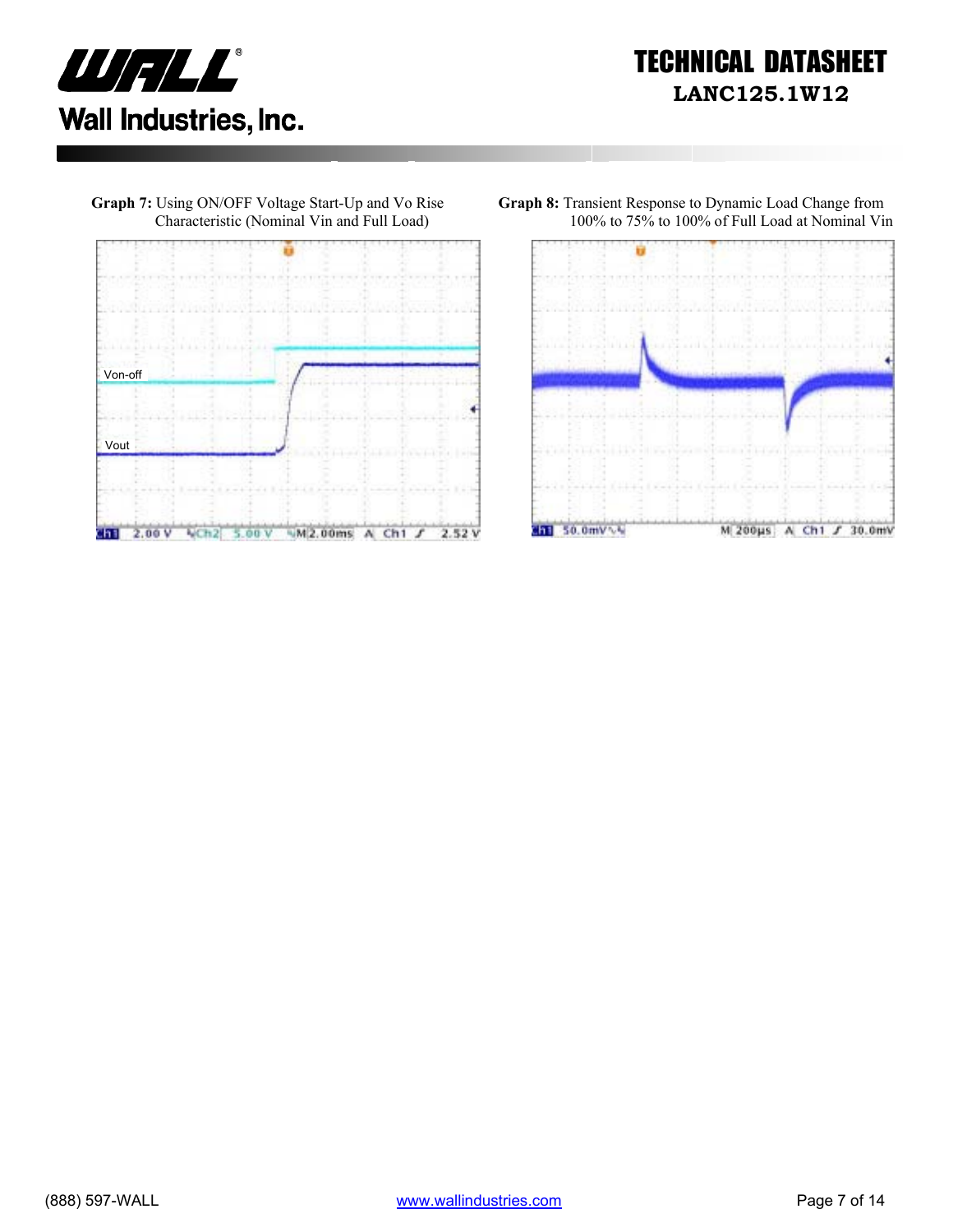

#### **TEST SETUP:**

The LANC125.1W12 specifications are tested with the following configurations:

#### **Input Reflected-Ripple Current Measurement Test Setup**



| <b>Component</b> | Value | Voltage | <b>Reference</b>                |
|------------------|-------|---------|---------------------------------|
|                  | 12uH  | ----    | ----                            |
|                  |       | 100V    | Aluminum Electrolytic Capacitor |

#### **Peak-to-Peak Output Ripple & Noise Measurement Setup**



#### **Output Voltage and Efficiency Measurement Setup**

**Figure 10** 



NOTE: All measurements are taken at the module terminals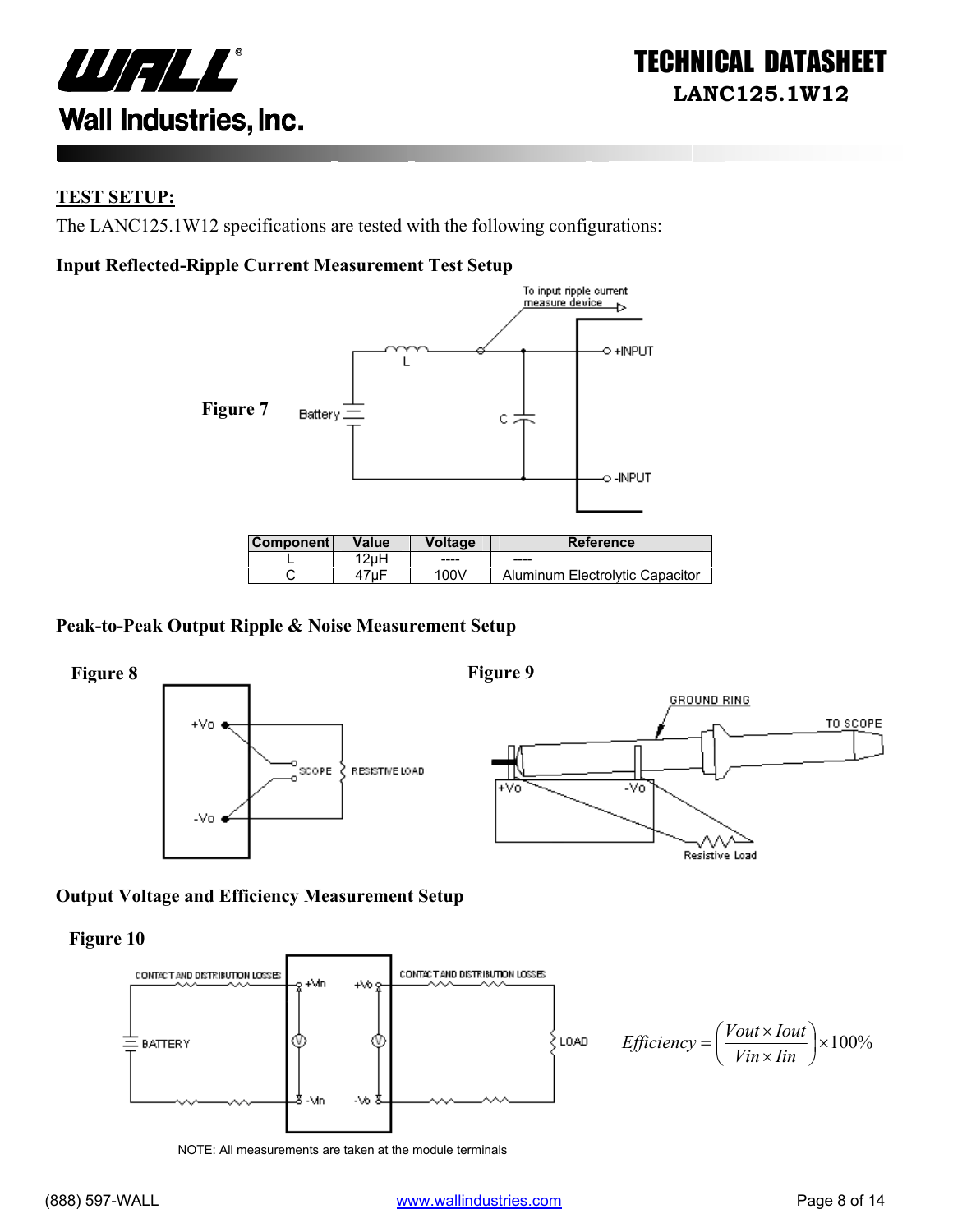

#### **EMC Considerations**



**Suggested Schematic for EN55022 Conducted Emission Class A Limits** 

To meet Conducted Emissions EN55022 CLASS A needed the following components:

| LANC12xxW12                     |             |         |                  |  |
|---------------------------------|-------------|---------|------------------|--|
| Component                       | Value       | Voltage | <b>Reference</b> |  |
| C <sub>1</sub>                  | $6.8$ u $F$ | 50V     | <b>1210 MLCC</b> |  |
| C <sub>2</sub> . C <sub>3</sub> | 1000pF      | 2KV     | <b>1206 MLCC</b> |  |

#### **LANC24xxW12**

| --------------                  |                    |                |                  |  |
|---------------------------------|--------------------|----------------|------------------|--|
| <b>Component</b>                | Value              | <b>Voltage</b> | <b>Reference</b> |  |
| C <sub>1</sub>                  | $4.7 \text{uF}$    | 50V            | <b>1210 MLCC</b> |  |
| C <sub>2</sub> , C <sub>3</sub> | 1000 <sub>pF</sub> | 2KV            | <b>1206 MLCC</b> |  |

#### **LANC48xxW12**

| ================                |                 |                |                  |  |
|---------------------------------|-----------------|----------------|------------------|--|
| <b>Component</b>                | Value           | <b>Voltage</b> | <b>Reference</b> |  |
| C <sub>1</sub>                  | $2.2 \text{uF}$ | 100V           | <b>1812 MLCC</b> |  |
| C <sub>2</sub> . C <sub>3</sub> | 1000pF          | 2KV            | <b>1206 MLCC</b> |  |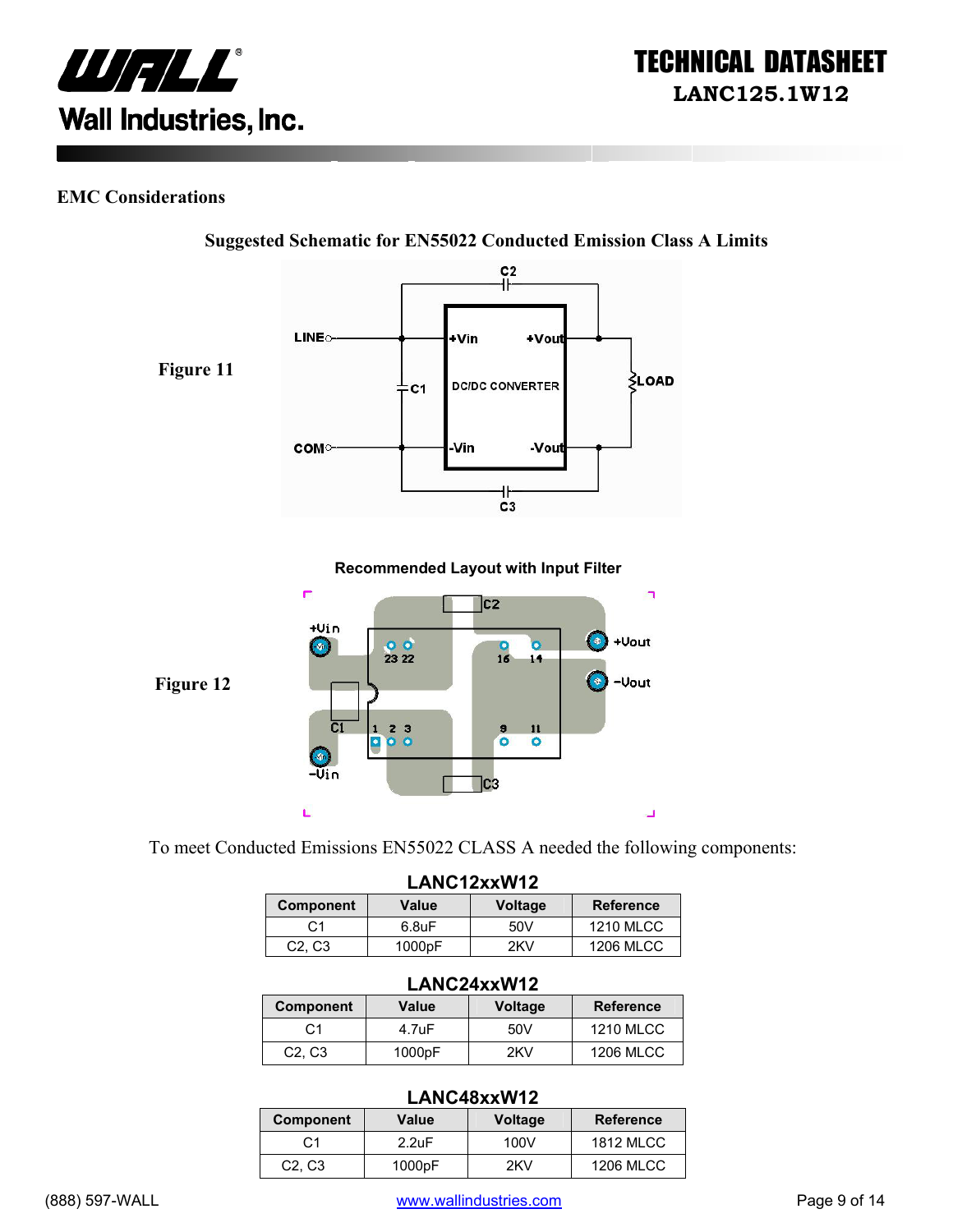

#### **EMC Considerations (Continued)**



To meet Conducted Emissions EN55022 CLASS B needed the following components:

| LANC12xxW12                     |                    |                |                            |
|---------------------------------|--------------------|----------------|----------------------------|
| <b>Component</b>                | Value              | <b>Voltage</b> | <b>Reference</b>           |
| C1                              | 3.3 <sub>U</sub> F | 50V            | <b>1812 MLCC</b>           |
| C <sub>3</sub> . C <sub>4</sub> | 1000pF             | 2KV            | <b>1206 MLCC</b>           |
|                                 | 325uH              | ----           | Common Choke, P/N: PMT-050 |

#### **LANC24xxW12**

| <b>Component</b>                | Value              | Voltage | <b>Reference</b>           |
|---------------------------------|--------------------|---------|----------------------------|
|                                 | 4.7 <sub>u</sub> F | 50V     | 1812 MLCC                  |
| C <sub>3</sub> . C <sub>4</sub> | 1000 <sub>pF</sub> | 2KV     | 1206 MLCC                  |
|                                 | 325uH              | ____    | Common Choke, P/N: PMT-050 |

#### **LANC48xxW12**

| <b>Component</b>                | Value              | <b>Voltage</b> | <b>Reference</b>           |
|---------------------------------|--------------------|----------------|----------------------------|
| C1                              | $2.2 \mu F$        | 100V           | <b>1812 MLCC</b>           |
| C <sub>3</sub> . C <sub>4</sub> | 1000pF             | 2KV            | <b>1206 MLCC</b>           |
|                                 | 325 <sub>µ</sub> H | ----           | Common Choke, P/N: PMT-050 |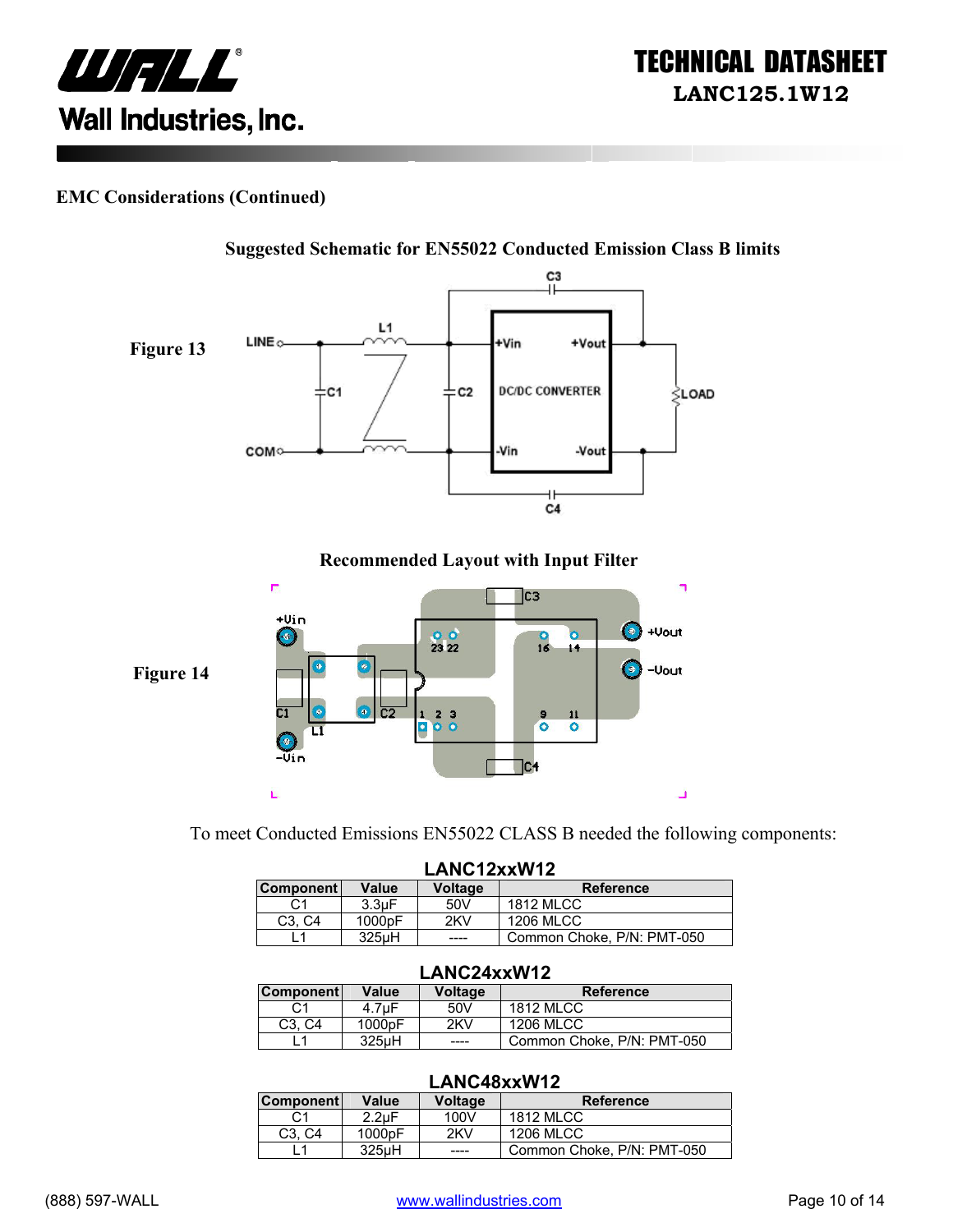

#### **Recommended Pad Layout for DIP Type**



 $0.18(4.57)$ o  $\vert$ 10X00.055±0.004<br>(01.4±0.1)(PAD)  $\bar{z}$  $23$   $\bullet$ |}a=a<br>|*|* View  $22\bigcirc$  $\overline{3}$  $0.70(17.78)$  $0.10(2.54)$ TOP  $10 \times \emptyset 0.028 \pm 0.004$ Ŧ VIEW 0.0393(1.0)MIN  $(\phi 0.71 \pm {}^{0.1}_{0})$ (HOLE)  $\mathbf 9$ 16 → æ  $14$   $\Theta$  $\mathbf{O}$ -11 A-A VIEW  $0.20(5.08)$  $0.60(15.2)$ 

#### **Recommended Pad Layout for SMT Type**

 $0.060(1.54)$  $0.485(12.32)$  $0.485(12.32)$  $0.100(2.54)$  $\overline{1}$  $24$  $0.150(3.81)$ **Figure 16** Ξ  $\blacksquare$ TOP Ĭ. VIEW  $0.250(6.35)$  $0.100(2.54)$ 12 13  $0.079(2.03)$  $1.05(26.67)$ 

1. **All dimensions in Inches (mm)** 

2. Pin pitch tolerance ±0.35mm

3. Tolerance: x.xx±0.02 (x.x±0.5) x.xxx±0.01 (x.xx±0.25)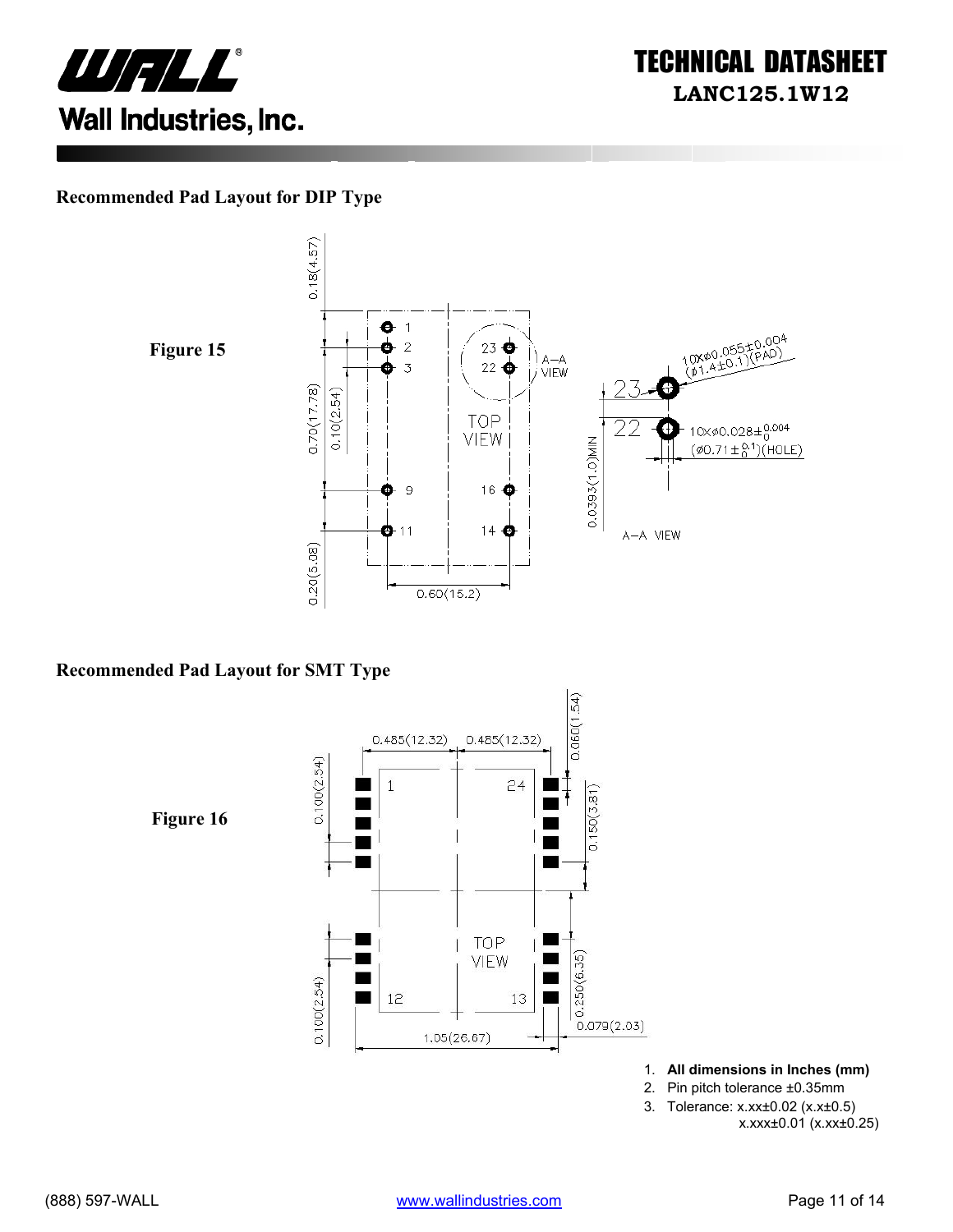

#### **Soldering and Reflow Considerations:**



**Lead Free Wave Solder Profile for DIP Type**

#### Preheat | Rise temp. speed: 3℃/sec max. Zone Preheat temp: 100~130℃ Actual Peak temp: 250~260°C<br>Heating Peak time (T1+T2 time) Peak time (T1+T2 time): 4~6 sec

#### **Lead free reflow profile for SMT type**



| Zone    | <b>Reference Parameter</b>     |
|---------|--------------------------------|
| Preheat | Rise temp. speed: 1~3°C/sec    |
| Zone    | Preheat time: 60~120sec        |
|         | Preheat temp.155~185°C         |
|         | Rise temp. speed: 1~3°C/sec    |
| Actual  | Melting time: 30~60 sec        |
| Heating | Melting temp: 217°C            |
|         | Peak temp: 230~240°C           |
|         | Peak time: 10~20 sec           |
| Coolina | Rise temp. speed: -1~ -5°C/sec |

Reference Solder: Sn-Ag-Cu; Sn-Cu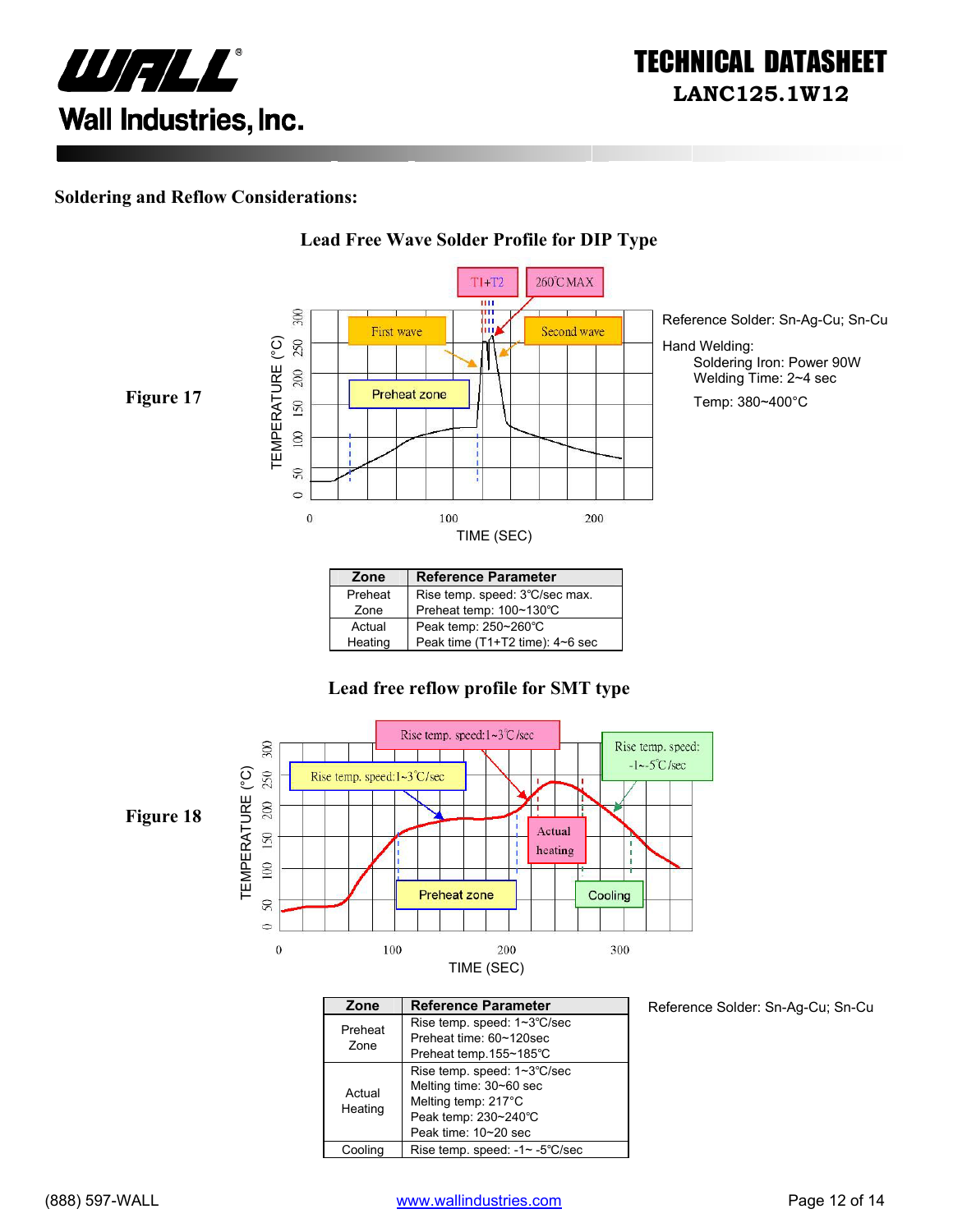

#### **Packaging Information:**



#### **Safety and Installation Instruction:**

#### **Fusing Consideration**

Caution: This power module is not internally fused. An input line fuse must always be used.

This encapsulated power module can be used in a wide variety of applications, ranging from simple stand-alone operation to an integrated part of sophisticated power architecture. To maximum flexibility, internal fusing is not included; however, to achieve maximum safety and system protection, always use an input line fuse. The safety agencies require a normal-blow fuse with maximum rating of 3A. Based on the information provided in this data sheet on Inrush energy and maximum DC input current; the same type of fuse with lower rating can be used. Refer to the fuse manufacturer's data for further information.

#### **MTBF and Reliability**

The MTBF of the LANCW12 single output series of DC/DC converters has been calculated using Bellcore TR-NWT-000332 Case I: 50% stress, Operating Temperature at 40°C (Ground fixed and controlled environment). The resulting figure for MTBF is  $2.75 \times 10^6$  hours.

MIL-HDBK 217F NOTICE2 FULL LOAD, Operating Temperature at 25°C. The resulting figure for MTBF is  $1.078 \times 10^6$  hours.